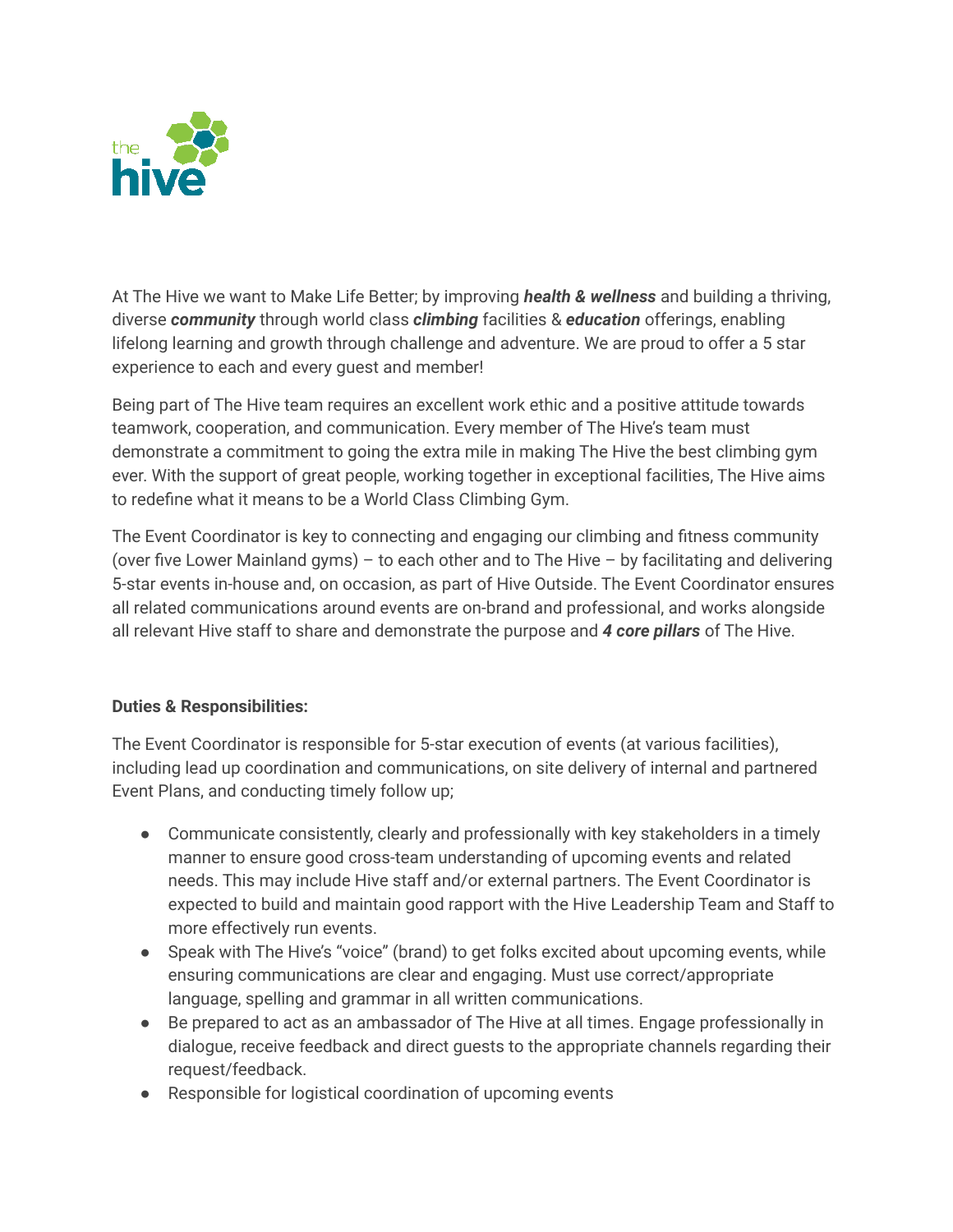- Assist in filling out event outlines and resource requests with final approval made by Events, Marketing & Communications (E,M&C) Manager; communicate & execute these plans with support of E,M&C team and facility managers, including physical marketing material distribution/posting (i.e. posters to gyms & ensure they're up)
- Assist E,M&C Manager by garnering gym-local sponsorship for in-gym events.
- Work with EMC Manager and relevant schedulers to obtain ideal staff support required in running external and in-gym events; lead staff on-site, by word and example, during community outreach events.
- Responsible for on site, day-of event delivery/execution
- Support Front Desk Operations for in-gym events
- Handle scoring and relevant resources
- Set-up and tear-down of portable hangboard/climbing wall (requires moderate physical exertion)
- Execute data gathering on-site and support post-event analytics with E,M&C Manager.
- Coordinate and physically organize prizes, method of determining winners, and prize/awards distribution (often requires light physical exertion & some public speaking)
- Contribute to social media content (post or send to Community Outreach Coordinator)
- Actively participate in event debrief process, and support follow up with partners, sponsors, and fundraising beneficiaries as appropriate (thanks, summary of event etc)
- Work with the Hive team to ensure Events & Marketing dept. follows guidelines of the Personal Information Protection and Electronic Documents Act (PIPEDA help link) – in particular, this is relevant to our surveys, marketing contacts, waivers & media releases.
- Adhere to a high standard of time management, organizational abilities and professionalism as the success of various events rely heavily on preparedness, project management and scheduling. (i.e.: creating needs list, outlining events schedule and preparing participant resources)
- Contribute to 5 star experiences of staff and guests by keeping up to date with relevant industry information, regularly sharing and applying insights collaboratively with Kate and the Hive team.

## **Core Skills & Competencies**

\*Dependable, \*Effective Communicator, \*Engaging & Positive Personality, \*Capable of Staying on Task in Busy Environments, \*Organized, Strong Attention to Detail, \*Adaptable & Resilient, \*Great at Troubleshooting,\*Valid Driver's Licence, \*Can lift ~50lbs comfortably.

**Work Environment**